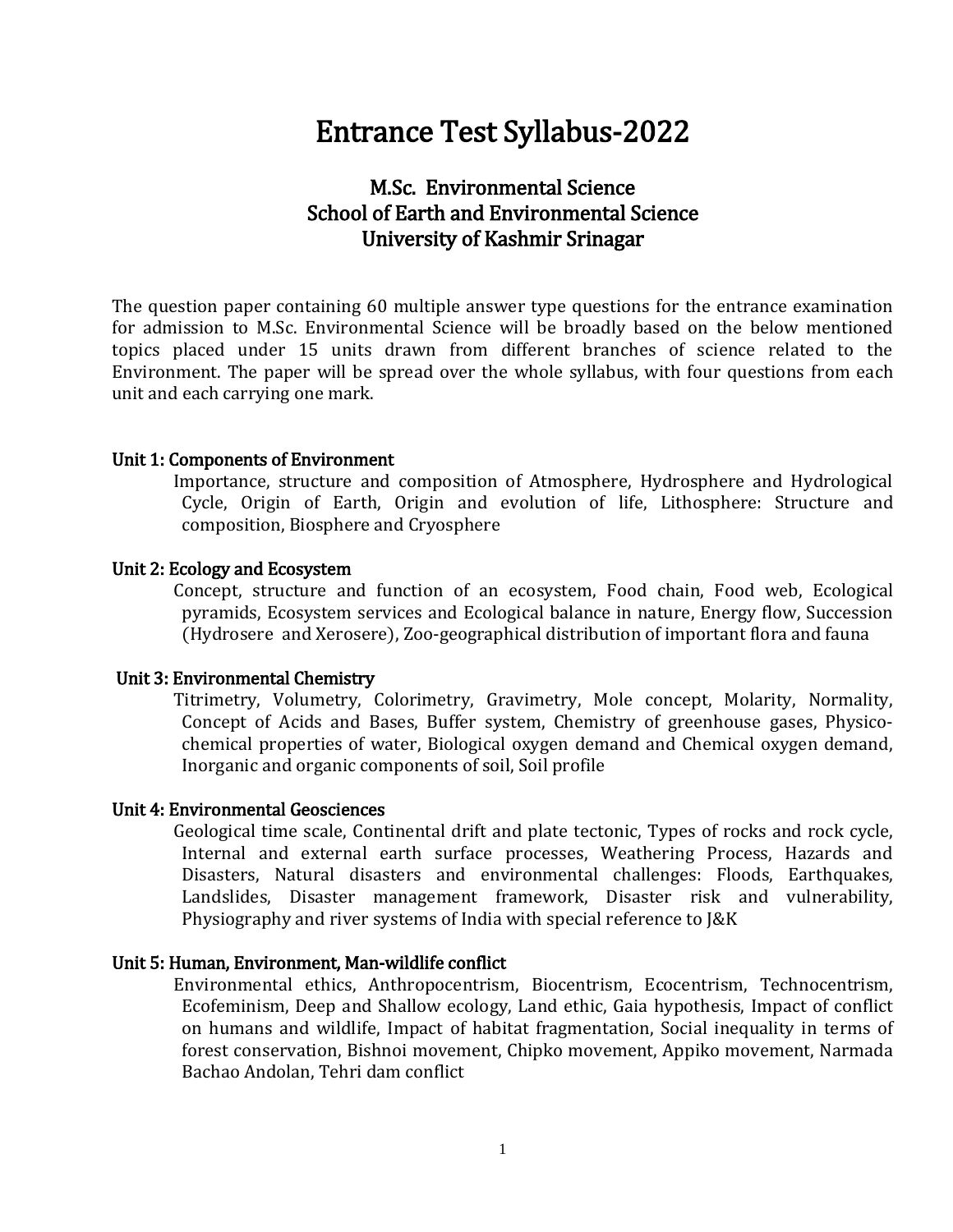# Unit 6: Air and Noise Pollution

Ambient air quality: monitoring and standards, Types and sources of air pollution, Air quality index, Effects of air pollutants on environment and health, Indoor air pollution, Control of air pollution, Ambient noise quality and Standards, Sources, Effects and Control of noise pollution

## Unit 7: Water and Soil pollution

Concept of pollution and pollutants, Water pollution: Causes, Effects and Control measures, Eutrophication, Water-borne diseases: Cholera, Typhoid, Hepatitis, Thermal pollution, Acid precipitation, Soil pollution: Causes, Effects and Control measures, Land degradation

# Unit 8: Natural Resources and Management

Land resources: Global land use patterns, Concept of waste land reclamation, Forest resources: Timber and Non-timber forest products, Forest types in India, Water resources: Distribution, Concept of water harvesting and watershed management, Mineral Resources: Distribution in India and J&K

# Unit 9: Biodiversity and Conservation

 Biodiversity: Meaning, Levels and Values (Commercial, Ecological, Social and Aesthetic), Measures of diversity : Alpha, Beta, Gamma, Richness and Evenness, Threats to biodiversity, Hot spots and Cold spots, Concept of Endemic and Exotic species, In-situ conservation: National parks, Sanctuaries, Biosphere reserves, Ex-situ conservation: Botanical gardens, Zoos, Seed banks and DNA banks, IUCN Red List categorization, Red Data book

#### Unit 10: Green Technology

 Definition and concepts: Green technology, 3 R's of green technology: Recycle, Renew and Reduce, Green buildings, LEED certified building, Eco-mark certification, Establishment of Eco-mark in India, its importance and implementation, Carbon capture and storage (CCS) technologies, Life cycle assessment(LCA), Compact florescent light(CFL)

#### Unit 11: Solid waste management and Vermicomposting

Sources and generation of solid waste, Composition and characteristics of solid waste, Biomedical and hazardous waste, Effects of solid waste on environment, Management of solid waste, Resource recovery, Composting and Waste to Energy, Vermicomposting for Organic Farming, Vermicomposting techniques, Standard composition of vermicompost

#### Unit 12: Energy, Environment and Sustainable Development

Renewable energy resources: Solar energy, Wind energy, Tidal energy, Geothermal energy, Nuclear energy, Biomass energy, Non-renewable energy resources: Fossil fuels (Coal, Petroleum and Natural Gas), Concept of Sustainable development, Brundtland commission report, Sustainable development Goals (SDG's)